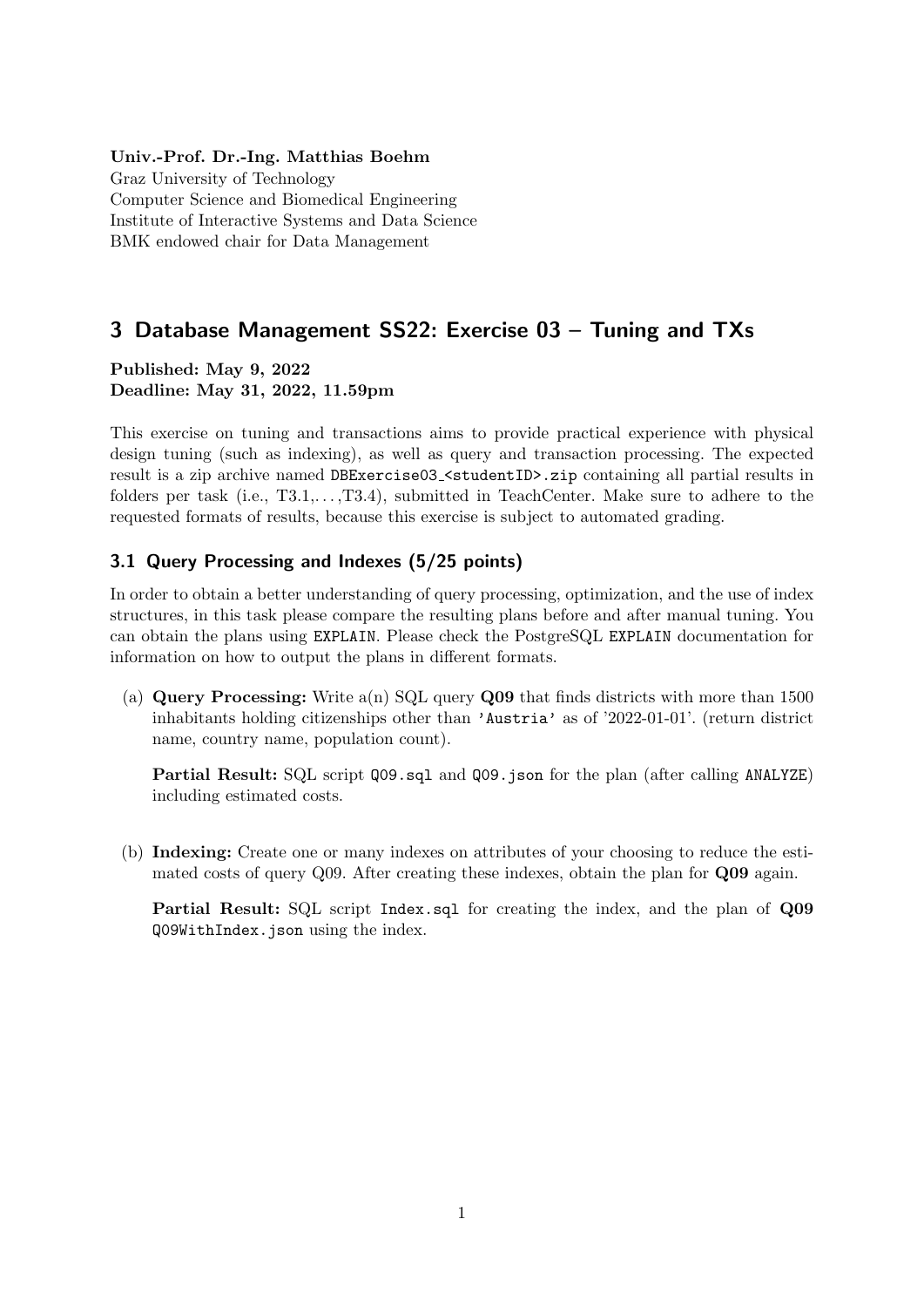#### 3.2 B-Tree Insertion and Deletion (6/25 points)

As a preparation step, obtain a seed via the following  $SQL$  query with X set to your student-ID:

```
SELECT SETSEED(1.0/(SELECT MOD(X,8)+1));
SELECT * FROM generate_series(1,16) ORDER BY random();
```
Now, insert all numbers of the obtained sequence—in sequence order—into an empty B-tree with  $k = 2$  (i.e., max  $2k = 4$  keys,  $2k + 1 = 5$  pointers per node) and capture the resulting B-tree. Subsequently, delete all keys in the range [8, 14) (lower inclusive, upper exclusive) in the order of keys (i.e., del 8, del 9, ..., del 13), and again capture the resulting B-tree. Please, use the following text format to represent both B-trees.

```
node_id: (child_node_id 1) key (child_node_id 2) ... (child_node_id n)
```
For instance, the following example represents a tree of height two, where (a) is the root node pointing to child nodes (b) and (c), respectively. Append each node as a separate line (without empty lines), assign unique node IDs, and linearized the tree in a depth- or breadth-first manner.

a: (b) 7 (c) b: 2 () 4 c: 8 () 9 () 12

Partial Results: Input sequence Input.txt (copied from the PostgreSQL output), and the textual representation of the two B-trees BTreeAfterInsert.txt and BTreeAfterDelete.txt.

### 3.3 Transaction Processing (6/25 points)

(a) Create the tables Vendors(VID, Name, Profit), Products(PID, Name, Price, Stock), and Sales(SDate, VID, PID, Quantity) with meaningful data types. Then insert (9,  $'V1'$ , 0.0) into Vendors, and  $(1, 'P1', 25, 100)$  into Products.

Partial Result: SQL script TXSetup.sql that robustly handles existing tables.

(b) Write a(n) SQL transaction (in an isolation level preventing dirty reads) that atomically adds a new order (into Sales) for 10 instances of product 'P1' by vendor 'V1' sold as of 2022-04-07, and modifies the product stock and vendor profit accordingly (the profit can be computed directly from the quantity and price of the product).

Partial Result: SQL script TXNewOrder.sql containing the new order transaction.

(c) Having the tuples inserted into the database, simulate a Deadlock via two transactions, and explain (in comments) how the operations should be interleaved to create the deadlock.

Partial Result: SQL script Deadlock.sql with the transactions and a brief explanation.